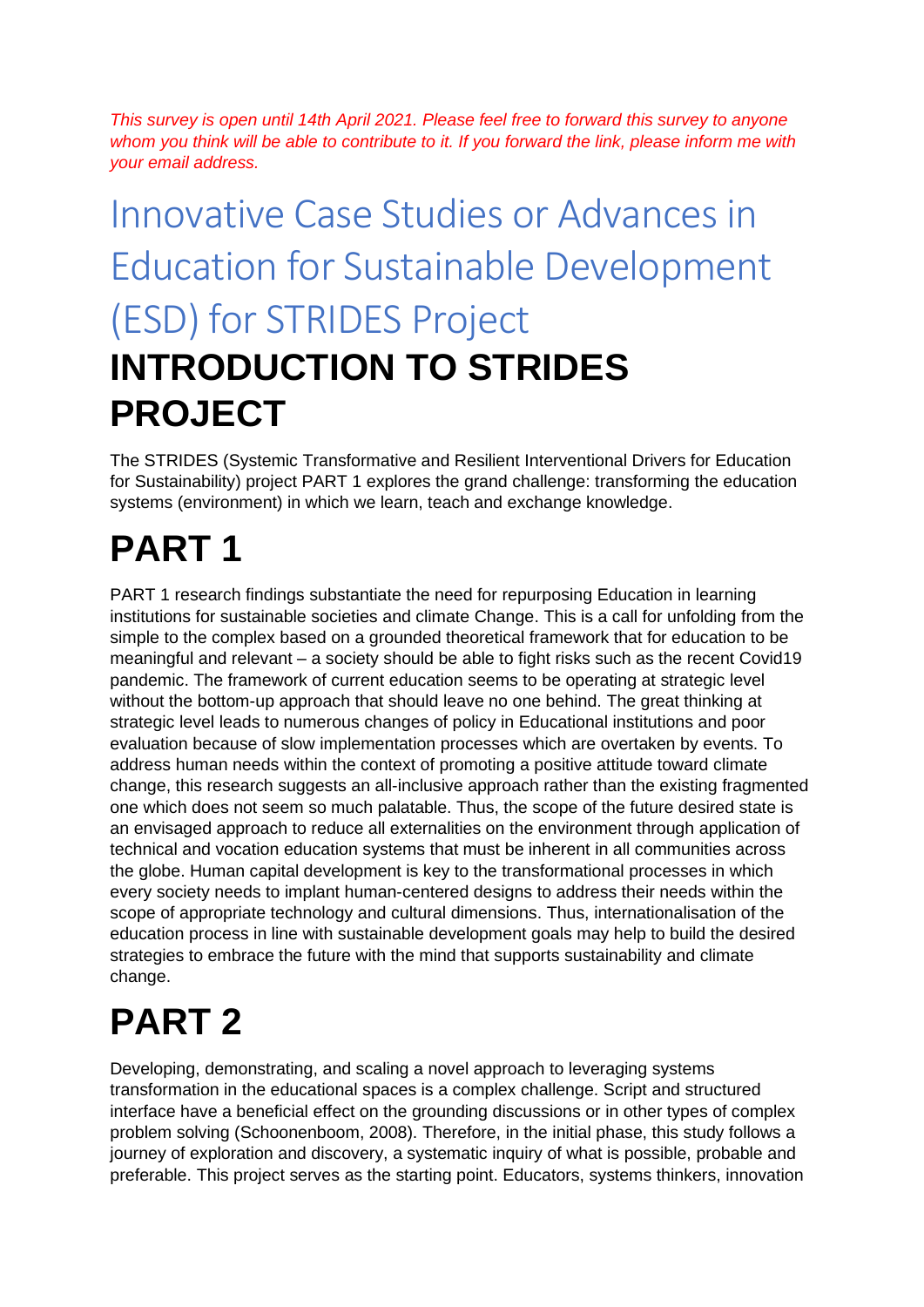practitioners, change makers, and creative voices, all are invited to join in figuring out how to deploy excellence in educational spaces while increasing operational flexibility in the pursuit of what we hold for the future sustainable education and societal systems.

## **PART 2**

PART 2 will compile innovative case studies or advances in Education for Sustainable Development (ESD). You are welcome to provide inputs on what the latest innovative case studies or advances are within the Education in learning institutions for sustainable societies and climate Change. In this PART 2, the objective is to highlight the latest innovative case studies or advances across disciplines to identify systemic transformative and resilient interventional drivers for education for sustainability. The synthesis will be based on the contributions from multiple expert stakeholders. Inputs from all active researchers, educators, systems thinkers, innovation practitioners, change makers, and creative voices, across all disciplines, working with issues related to ESD.

Please share here what you view as the 1-3 most innovative case studies or advances in your overarching field of research in recent times and the key articles and reports highlighting them. To consider a given topic, you are requested a minimum of one paper supporting advances. You may also declare your interest in contributing as a co-author of the adjoining peer-review paper. If your responses are long, you may write in a separate document and copy the text into the survey (this is to avoid any mishaps in saving on the form).

If you have any question, please contact Dr Renuka Thakore, [r.thakore@ucem.ac.uk.](mailto:r.thakore@ucem.ac.uk)

## **Innovative Case Studies or Advances in Education for Sustainable Development (ESD) for STRIDES Project**

Please answer in the boxes below. Questions 1-2 and 19 are mandatory. You get to the next step through the "next page" button at the bottom.

## **Innovative Case Study or Advances 1 1. Please suggest one (1) Innovative case study/advancement**

Short bullet point – *Can be something short like "Online Education found to be more accessible to wider audience than previously through and is flexible, inclusive and encouraging than brick-and-mortar colleges and universities" or several bullet points. There is room in Question 5 for a longer description. The case study could be the one you were/are directly or indirectly involved, or it could be from literature of any discipline. We are looking for a wider and diverse set of innovative case studies.*

Enter 50-800 characters.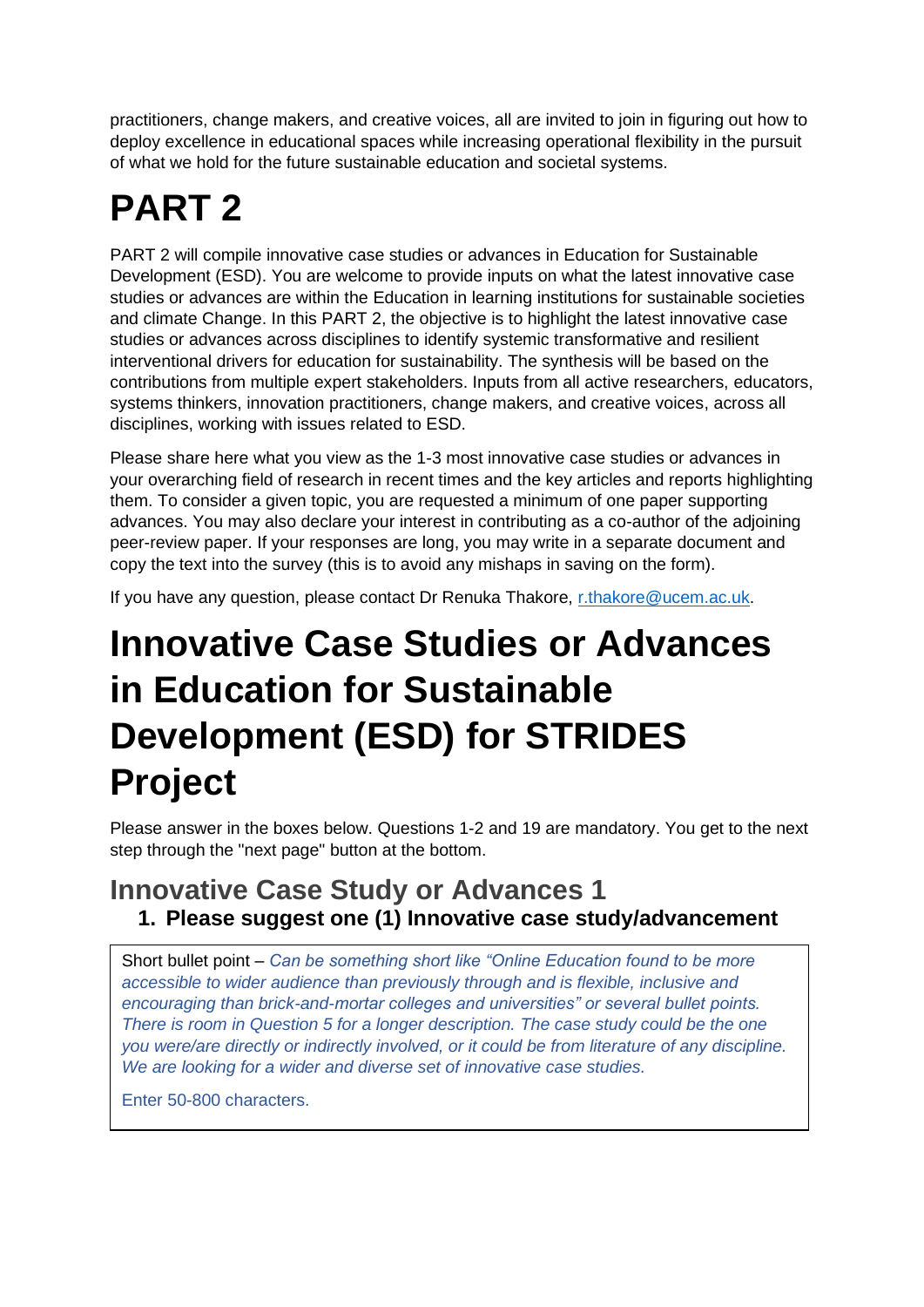#### **2. Please add a reference (article, report, etc.) for the above insight**

Author, title, publisher, link/DOI

Maximum of 300 characters.

#### **3. You can add a second reference**

Author, title, publisher, link/DOI

Maximum of 300 characters.

## **4. You can add a third reference**

Author, title, publisher, link/DOI

Maximum of 300 characters.

## **5. Any further references or comments?**

*There is room here for a longer description of what you listed in bullet points above*

Maximum of 3000 characters.

## **Innovative Case Study or Advances 2 6. Please suggest one (1) Innovative case study/advancement**

Short bullet point – *If you don't want to suggest any more, just leave all fields blank and continue directly to "Ending questions", page 4*

Enter 50-800 characters.

## **7. Please add a reference (article, report, etc.) for the above insight**

Author, title, publisher, link/DOI

Maximum of 300 characters.

#### **8. You can add a second reference**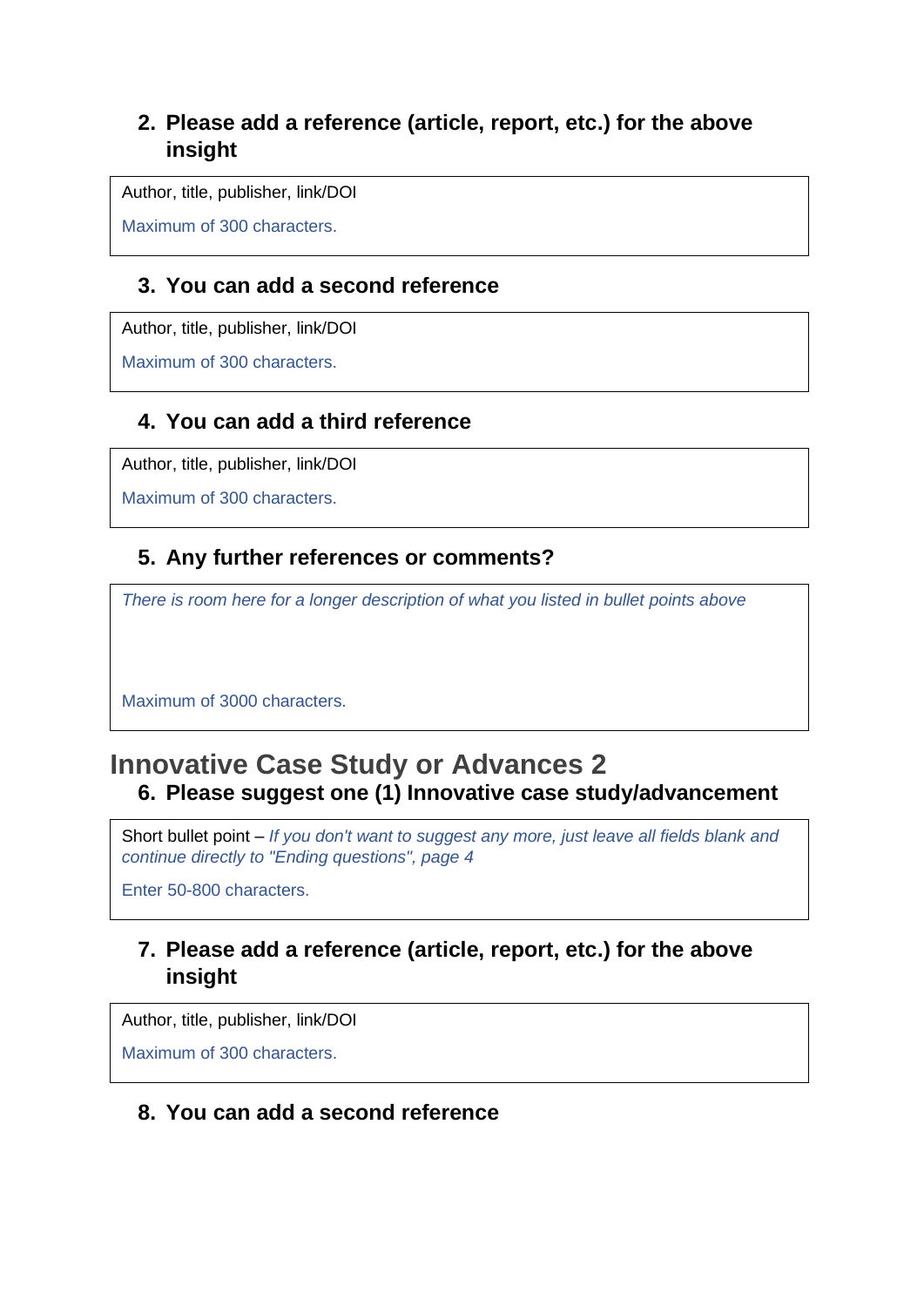Author, title, publisher, link/DOI

Maximum of 300 characters.

#### **9. You can add a third reference**

Author, title, publisher, link/DOI

Maximum of 300 characters.

## **10. Any further references or comments?**

*There is room here for a longer description of what you listed in bullet points above*

Maximum of 3000 characters.

## **Innovative Case Study or Advances 3 11. Please suggest one (1) Innovative case study/advancement**

Short bullet point – *Can be something short like "Online Education found to be more accessible to wider audience than previously through and is flexible, inclusive and encouraging than brick-and-mortar colleges and universities" or several bullet points. There is room in Question 5 for a longer description.*

Enter 50-800 characters.

## **12. Please add a reference (article, report, etc.) for the above insight**

Author, title, publisher, link/DOI

Maximum of 300 characters.

#### **13. You can add a second reference**

Author, title, publisher, link/DOI

Maximum of 300 characters.

#### **14. You can add a third reference**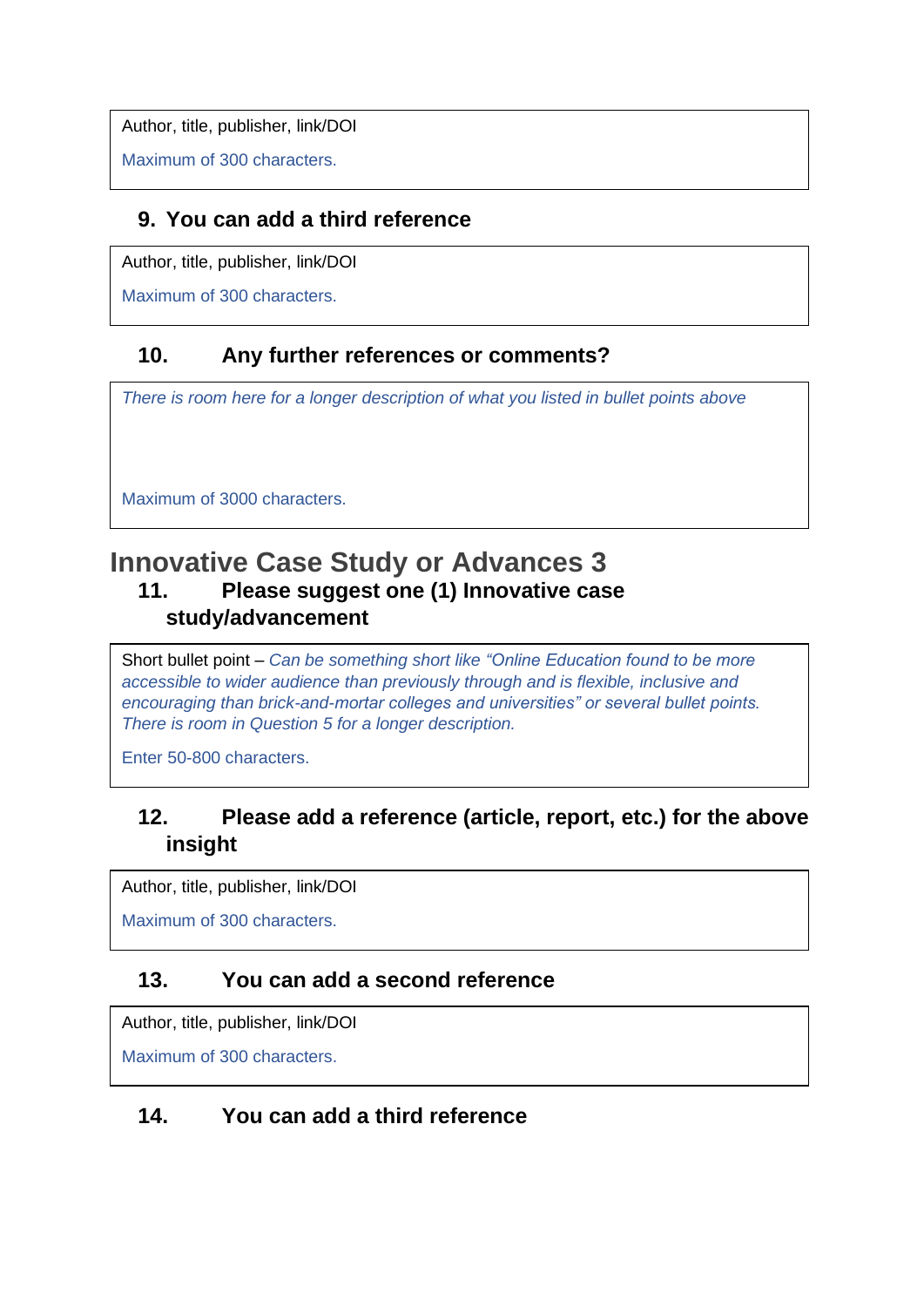Author, title, publisher, link/DOI

Maximum of 300 characters.

## **15. Any further references or comments?**

*There is room here for a longer description of what you listed in bullet points above*

Maximum of 3000 characters.

## **Ending questions 16. Please add your FIRST NAME(s) (voluntary)**

Given name (s)

## **17. Please add your FAMILY/LAST NAME(s) (voluntary)**

Family name (s)

## **18. What is your title (such as PhD, LL.D., Professor, or else) (voluntary)**

Title

#### **19. Which scientific fields are you active in?**

## **20. Please add your EMAIL if you want us to be able to contact you for follow up etc. (voluntary)**

*Please make sure you have spelt it correctly, or we may not be able to reach you!*

## **21. Please add your AFFILIATION(s) (voluntary)**